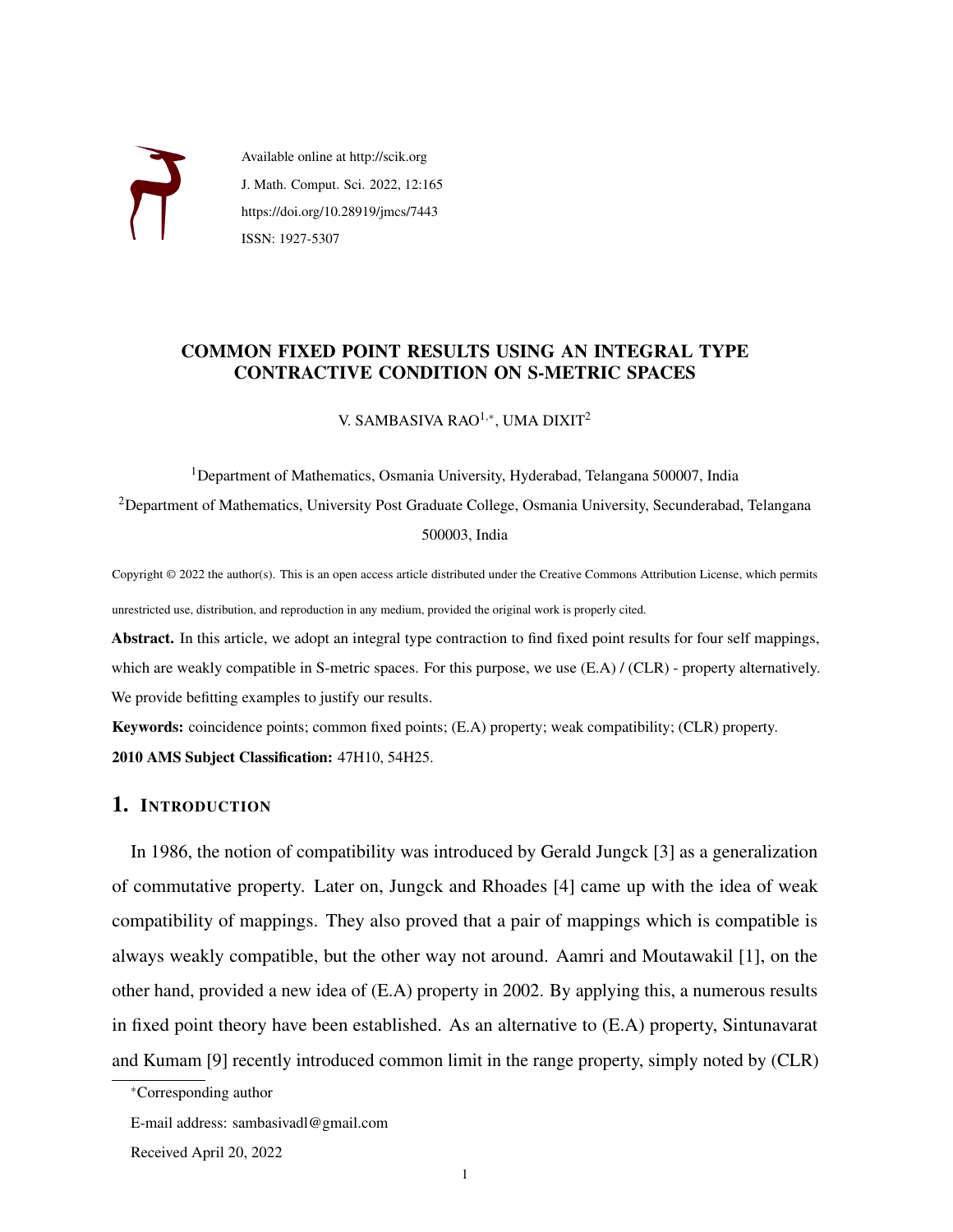property, because of which the range of the mapping need not be closed for proving fixed point theorems.

In 2006, Z.Mustafa and B.sims [\[6\]](#page-15-4) proposed G-metric space as an alternative and more appropriate generalization of metric spaces. Recently, S.Sedghi et al. [\[7\]](#page-15-5) further expanded this concept and proposed a new class of metric spaces, that is, an S-metric space. Numerous fixed point results existing in the literature are inherently viable in S-metric spaces, as can be seen. The study of fixed points with integral type contractive condition has gotten a lot of attention in recent years. Certain existence outcomes in fixed point theory for a single mapping of a complete metric space with integral type inequality were shown by Branciari [\[2\]](#page-15-6). He proved the presence of a single fixed point of a self map on a complete metric space that meets a general integral type contractive condition, thereby generalising the Banach contraction principle. P.Vijayaraju et al.[\[10\]](#page-15-7), on the other hand, found fixed point solutions for a pair of mappings with an integral type contraction. J.Kumar [\[5\]](#page-15-8) extended these results to four self mappings with (E.A) and (CLR) properties. For this purpose, an integral type contraction was applied.

Inspired by the work of several authors, (see, e.g. [\[2\]](#page-15-6), [\[5\]](#page-15-8) and [\[10\]](#page-15-7)), we prove certain new fixed point theorems for four self maps with pairwise (E.A) and (CLR) properties. In fact,we further expand and validate the findings of J.Kumar to S-metric spaces in this work. All of our assertions are supported by befitting examples.

### 2. PRELIMINARIES

**Definition 2.1.** [\[7\]](#page-15-5) A function S:  $X^3 \to [0, \infty)$  where X is a nonempty set is said to be an S-metric if for each  $v, v, \omega, l \in X$ ,

(1)  $S(v, v, \omega) = 0$  iff  $v = v = \omega$ ,

 $(S(\nu, \nu, \omega) \leq S(\nu, \nu, l) + S(\nu, \nu, l) + S(\omega, \omega, l).$ 

The pair (*X*,*S*) called an S-metric space.

**Example 2.2.** [\[8\]](#page-15-9) Let  $X = \mathbb{R}$  and  $S : \mathbb{R} \times \mathbb{R} \times \mathbb{R} \to [0, \infty)$  be a function defined by  $S(v, v, \omega) =$  $|v - \omega| + |v - \omega|$  for all  $v, v, \omega \in \mathbb{R}$ . Then *S* is an *S*-metric.

**Lemma 2.3.** [\[7\]](#page-15-5) *Let X be an S-metric space. Then for all*  $v, v \in X$ ,  $S(v, v, v) = S(v, v, v)$ .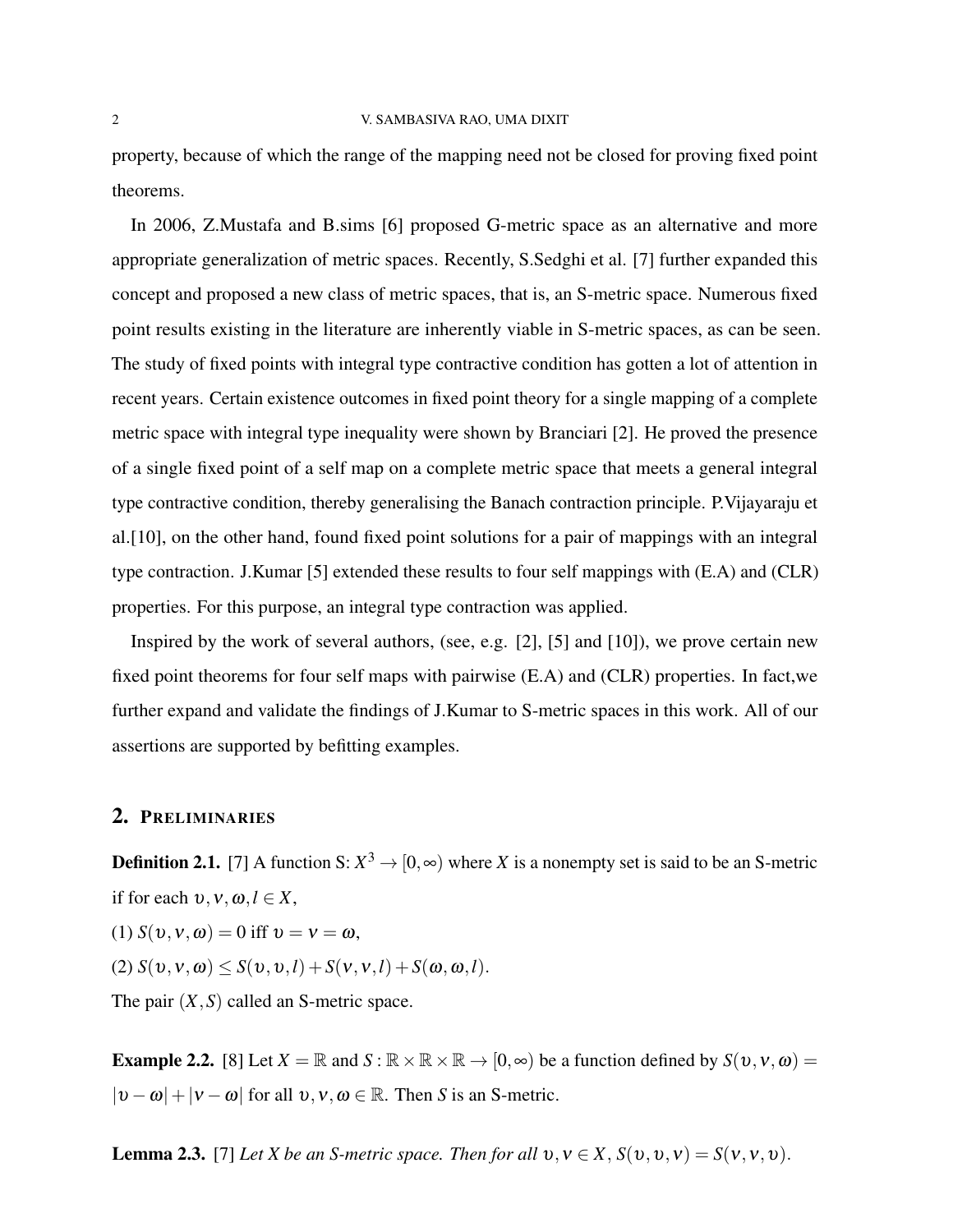**Lemma 2.4.** [\[7\]](#page-15-5) *Let X be an S-metric space. If*  $\{v_n\}$  *and*  $\{v_n\}$  *are two sequences such that*  $v_n \to v$  *and*  $v_n \to v$ *, then*  $S(v_n, v_n, v_n) \to S(v, v, v)$ .

**Definition 2.5.** [\[7\]](#page-15-5) A sequence  $\{v_n\}$  is an S-metric space *X* is said to converge to some v in *X* if and only if  $\lim_{n\to\infty} S(v_n, v_n, v) = 0$ . In this case we write  $\lim_{n\to\infty} v_n = v$ .

Definition 2.6. Let *X* be an S-metric space. Then two mappings *P* and *Q* defined on *X* are said to

(1) be weakly compatible [\[4\]](#page-15-1), if  $v \in X$ ,  $Pv = Qv$  implies  $PQv = QPv$ .

(2) satisfy property (E.A) [\[1\]](#page-15-2), if there exists a sequence  $\{v_n\}$  in X such that  $\lim_{n\to\infty}Pv_n = \lim_{n\to\infty}Qv_n =$  $v, v \in X$ .

(3) satisfy the common limit in the range of *P* (*CLRP*) property [\[9\]](#page-15-3), if there exists a sequence { $v_n$ } in X such that  $\lim_{n \to \infty} P v_n = \lim_{n \to \infty} Q v_n = P v$ ,  $v \in X$ .

**Example 2.7.** Let  $X = \mathbb{R}_+$  and let the mappings *P* and  $Q: X \to X$  be defined by  $Pv = 2 + v^2$ and  $Qv = 2^v + 1$  for all  $v \in X$ . Let the S-metric, S:  $X^3 \to [0, \infty)$  be defined as in *Example 2.2.* Consider the sequence  $v_n = \frac{1}{n}$  $\frac{1}{n\sqrt{n}}, n \in N$ . Then

$$
Pv_n = 2 + \frac{1}{n^3} \text{ and } Qv_n = 2^{1/n\sqrt{n}} + 1,
$$
  
\n
$$
S(Pv_n, Pv_n, 2) = S\left(2 + \frac{1}{n^3}, 2 + \frac{1}{n^3}, 2\right) = \frac{2}{n^3} \to 0 \text{ as } n \to \infty,
$$
  
\n
$$
S(Qv_n, Qv_n, 2) = S\left(2^{1/n\sqrt{n}} + 1, 2^{1/n\sqrt{n}} + 1, 2\right)
$$
  
\n
$$
= 2|2^{1/n\sqrt{n}} - 1| \to 0 \text{ as } n \to \infty.
$$

Therefore,  $\lim_{n\to\infty} Pv_n = \lim_{n\to\infty} Qv_n = 2$ , which implies  $(P,Q)$  satisfies (E.A) property.

**Example 2.8.** Let  $X = \mathbb{R}_+$  and let the mappings *P* and  $Q: X \to X$  be defined by  $Pv = e^v$  and  $Qv = v^2 + 1$ . Let the S-metric, S:  $X^3 \to [0, \infty)$  be defined as in *Example 2.2.* Consider the sequence  $v_n = \frac{1}{n}$  $\frac{1}{n}, n \in N$ . Then

$$
Pv_n = e^{1/n} \text{ and } Qv_n = 1 + \frac{1}{n^2},
$$
  
\n
$$
S(Pv_n, Pv_n, 1) = S\left(e^{1/n}, e^{1/n}, 1\right) = 2|e^{1/n} - 1| \to 0 \text{ as } n \to \infty,
$$
  
\n
$$
S(Qv_n, Qv_n, 1) = S\left(1 + \frac{1}{n^2}, 1 + \frac{1}{n^2}, 1\right) = \frac{2}{n^2} \to 0 \text{ as } n \to \infty.
$$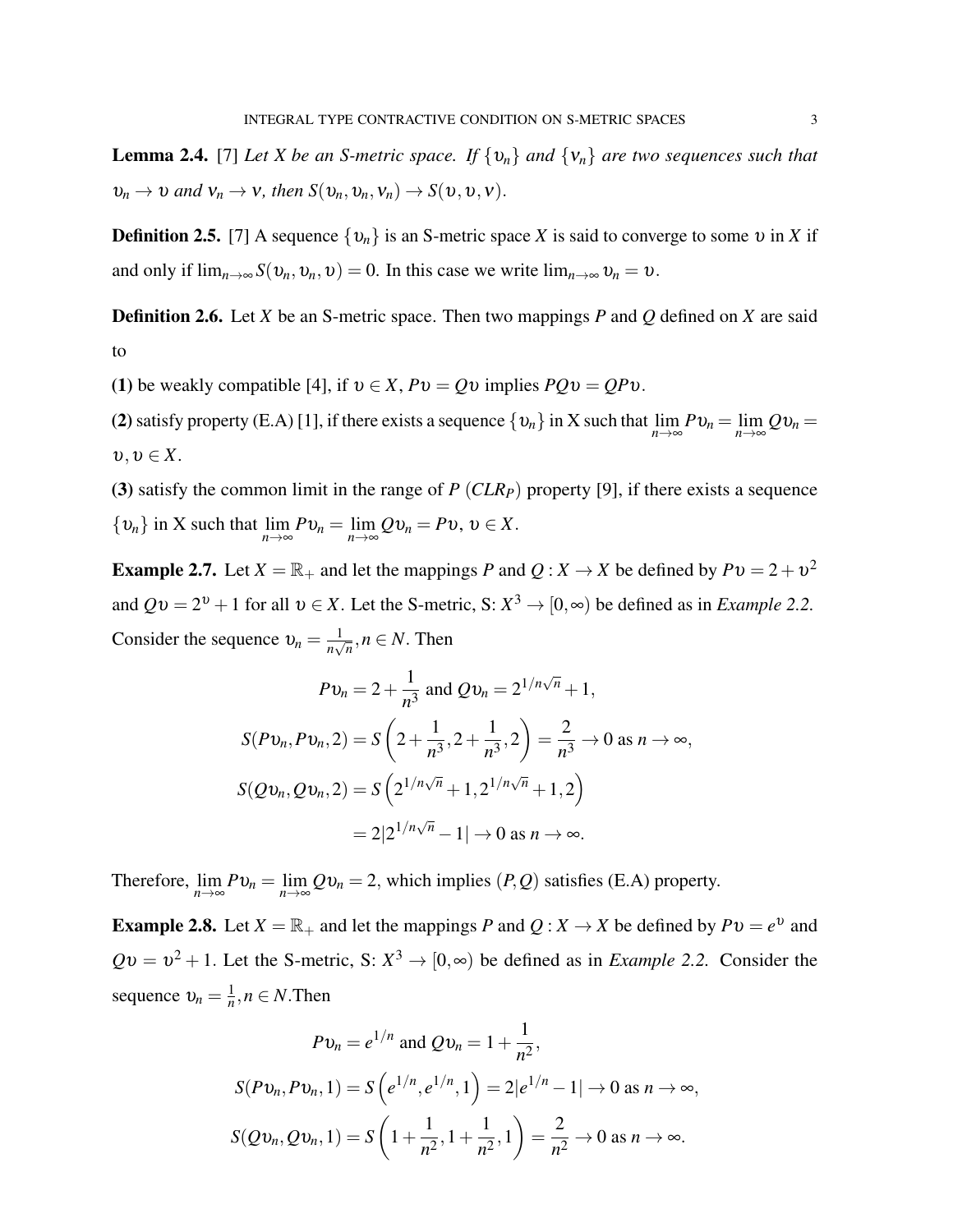Therefore,  $\lim_{n\to\infty} Pv_n = \lim_{n\to\infty} Qv_n = 1 = P(0)$ , which implies  $(P,Q)$  satisfies the  $(CLR_P)$ -property.

Throughout this paper,  $\lambda : \mathbb{R}^+ \to \mathbb{R}^+$  is a non-negative, lebesgue integrable function which is summable and such that  $\int_0^{\varepsilon} \lambda(\vartheta) d\vartheta > 0$  whenever  $\varepsilon > 0$  and  $\xi : [0, \infty) \to [0, \infty)$  is a right continuous function such that  $\xi(0) = 0$  and  $\xi(t) < t$  for  $t > 0$ .

## 3. MAIN RESULTS

Theorem 3.1. *Let X be an S-metric space and F,G,P and Q be four self maps defined on X satisfying the following conditions,*

<span id="page-3-0"></span>*(1)*

(3.1.1) 
$$
\int_0^{S(Fx, Fx, Gy)} \lambda(\vartheta) d\vartheta \leq \xi \left( \int_0^{\mu(x, y)} \lambda(\vartheta) d\vartheta \right) \text{ for all } x, y \in X \text{ where}
$$

$$
\mu(x, y) = \max \{ S(Qx, Qx, Py), S(Qx, Qx, Fx), S(Py, Py, Gy), \frac{1}{2} [S(Qx, Qx, Gy) + S(Py, Py, Fx)] \},
$$

*(2)*  $F(X) ⊆ P(X)$ ,  $G(X) ⊆ Q(X)$  *and*  $Q(X)$  *or*  $P(X)$  *is closed, (3)The pairs* (*F*,*Q*) *or* (*G*,*P*) *satisfy property (E.A), (4) The pairs* (*F*,*Q*) *and* (*G*,*P*) *are weakly compatible. Then F,G,P and Q have a unique common fixed point in X.*

<span id="page-3-1"></span>*Proof.* Firstly, we assume that the pair  $(F, Q)$  satisfies property  $(E.A)$ . Therefore there must be a sequence  $\{x_n\}$  in X such that

<span id="page-3-2"></span>
$$
\lim_{n\to\infty} Fx_n = \lim_{n\to\infty} Qx_n = r, \ r \in X.
$$

Given that  $F(X) \subseteq P(X)$ . Therefore  $Fx_n = Py_n$  for each n, for some sequence  $\{y_n\}$  in X. Hence

$$
\lim_{n \to \infty} P y_n = r.
$$

Now, we will prove that  $\lim_{n \to \infty} Gy_n = r$ .

To do this, we put  $x = x_n$ ,  $y = y_n$  in [\(3.1.1\)](#page-3-0). Then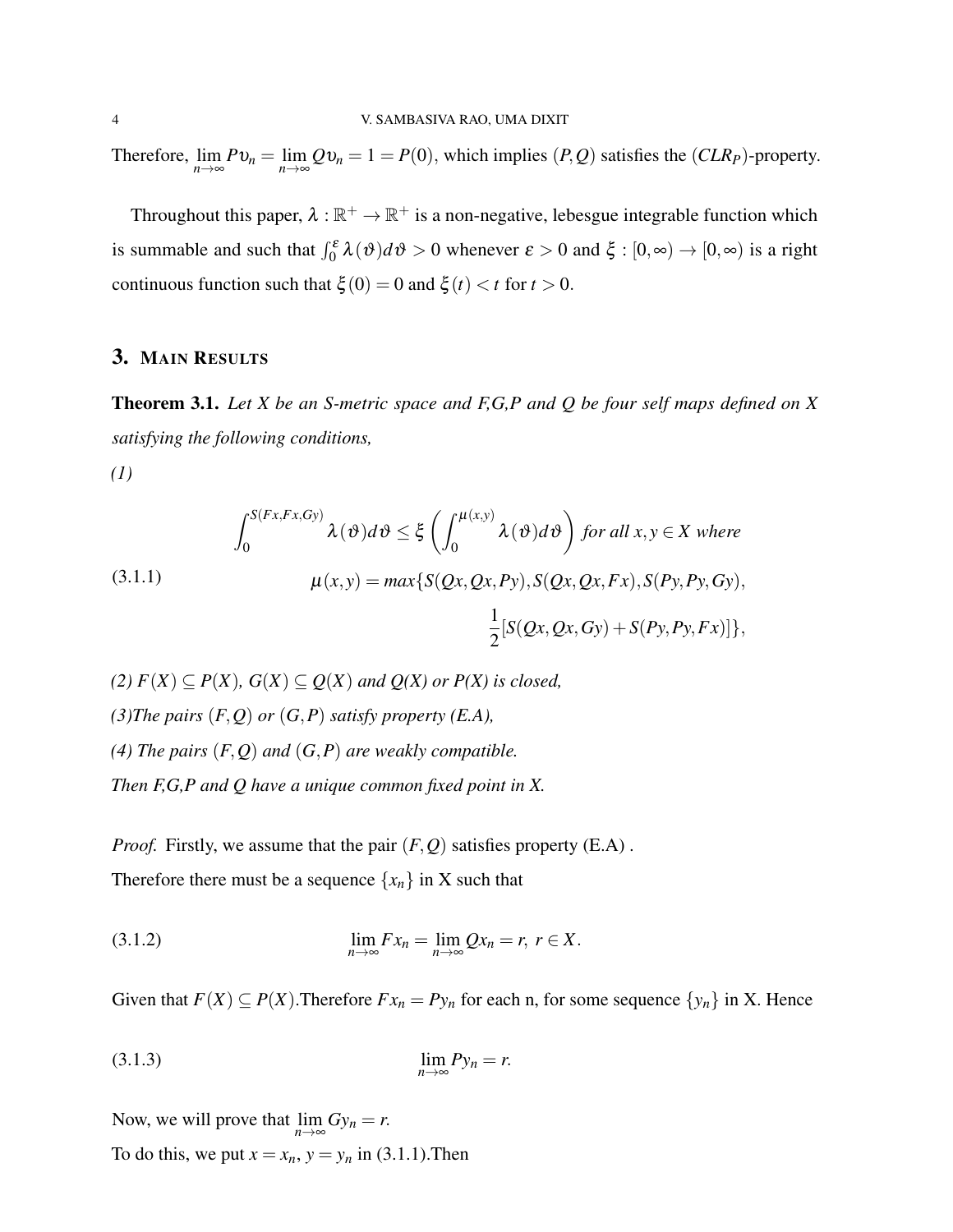$$
\int_0^{S(Fx_n, Fx_n, Gy_n)} \lambda(\vartheta) d\vartheta \leq \xi \left( \int_0^{\mu(x_n, y_n)} \lambda(\vartheta) d\vartheta \right) \text{ for all } n \in N \text{ where,}
$$
  

$$
\mu(x_n, y_n) = \max \{ S(Qx_n, Qx_n, Py_n), S(Qx_n, Qx_n, Fx_n), S(Py_n, Py_n, Gy_n), \frac{1}{2} [S(Qx_n, Qx_n, Gy_n) + S(Py_n, Py_n, Fx_n)] \}.
$$

On letting  $n \to \infty$  and using [\(3.1.2\)](#page-3-1) and [\(3.1.3\)](#page-3-2), we will have

$$
\lim_{n \to \infty} \mu(x_n, y_n) = \lim_{n \to \infty} \max \left\{ 0, 0, S(r, r, Gy_n), \frac{1}{2} S(r, r, Gy_n) \right\}
$$

$$
= \lim_{n \to \infty} S(r, r, Gy_n).
$$

Hence

$$
\lim_{n\to\infty}\int_0^{S(Fx_n,Fx_n,Gy_n)}\lambda(\vartheta)d\vartheta\leq \lim_{n\to\infty}\xi\left(\int_0^{\mu(x_n,y_n)}\lambda(\vartheta)d\vartheta\right)
$$

$$
=\lim_{n\to\infty}\xi\left(\int_0^{S(r,r,Gy_n)}\lambda(\vartheta)d\vartheta\right).
$$

This implies

<span id="page-4-0"></span>
$$
\lim_{n\to\infty}\int_0^{S(r,r,Gy_n)}\lambda(\vartheta)d\vartheta\leq \lim_{n\to\infty}\xi\left(\int_0^{S(r,r,Gy_n)}\lambda(\vartheta)d\vartheta\right)
$$

$$
<\lim_{n\to\infty}\int_0^{S(r,r,Gy_n)}\lambda(\vartheta)d\vartheta,\text{ if }\lim_{n\to\infty}S(r,r,Gy_n)\neq 0,
$$

a contradiction.

Therefore we must have  $\lim_{n \to \infty} S(r, r, Gy_n) = 0$ , which implies

$$
\lim_{n \to \infty} Gy_n = r.
$$

<span id="page-4-1"></span>Suppose  $Q(X)$  is closed.

Therefore by [\(3.1.2\)](#page-3-1), we can find a point  $u \in X$  such that

$$
(3.1.5) \t\t\t r = Qu.
$$

We now claim that  $Fu = r$ .

To prove this, we put  $x = u$ ,  $y = y_n$  in [\(3.1.1\)](#page-3-0). Then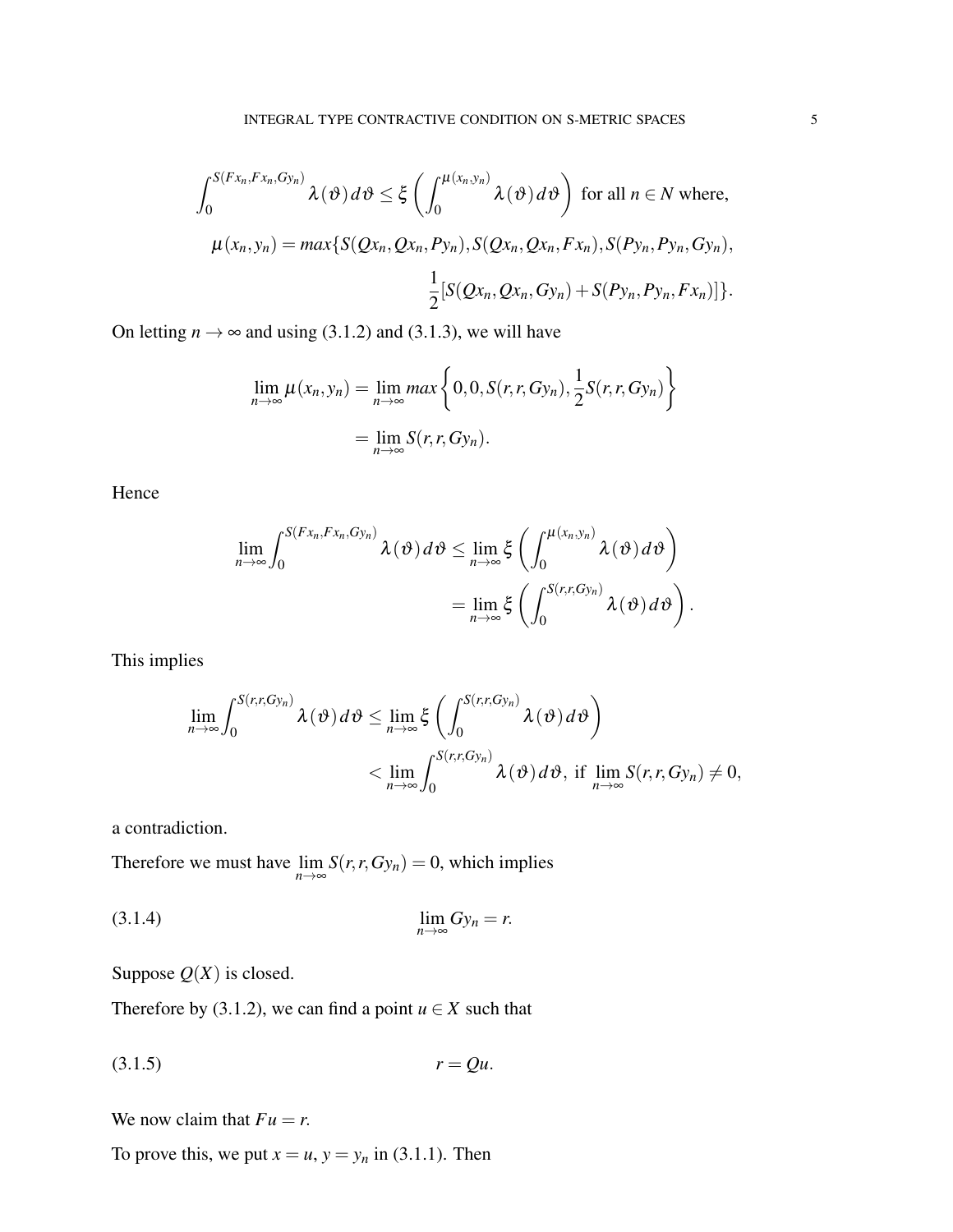$$
\int_0^{S(Fu, Fu, Gy_n)} \lambda(\vartheta) d\vartheta \le \xi \left( \int_0^{\mu(u, y_n)} \lambda(\vartheta) d\vartheta \right) \text{ for all for all } n \in N \text{ where}
$$

$$
\mu(u, y_n) = \max \left\{ S(Qu, Qu, Py_n), S(Qu, Qu, Fu), S(Py_n, Py_n, Gy_n), \frac{1}{2} [S(Qu, Qu, Gy_n) + S(Py_n, Py_n, Fu)] \right\}.
$$

On letting  $n \rightarrow \infty$  and using [\(3.1.3\)](#page-3-2),[\(3.1.4\)](#page-4-0) and [\(3.1.5\)](#page-4-1)

$$
\lim_{n \to \infty} \mu(u, y_n) = max \left\{ 0, S(r, r, Fu), 0, \frac{1}{2} S(r, r, Fu) \right\}
$$

$$
= S(r, r, Fu).
$$

Therefore,

$$
\int_{0}^{S(Fu,Fu,r)} \lambda(\vartheta)d\vartheta = \lim_{n \to \infty} \int_{0}^{S(Fu,Fu,Gy_n)} \lambda(\vartheta)d\vartheta
$$
  
\$\leq \xi \left( \int\_{0}^{S(r,r,Fu)} \lambda(\vartheta)d\vartheta \right)\$  
\$< \int\_{0}^{S(r,r,Fu)} \lambda(\vartheta)d\vartheta\$, if \$S(Fu,Fu,r) \neq 0\$,

<span id="page-5-0"></span>a contradiction and hence we must have  $S(Fu, Fu, r) = 0$ . This implies

(3.1.6) *Fu* = *r*.

<span id="page-5-1"></span>From [\(3.1.5\)](#page-4-1) and [\(3.1.6\)](#page-5-0),

<span id="page-5-2"></span>
$$
(3.1.7) \t\t\t r = Qu = Fu.
$$

(3.1.8) Since  $r \in F(X) \subseteq P(X)$ ,  $r = Pv$  for some element *v* in *X*.

We now prove that  $Gv = r$ .

To prove this, we put  $x = u$ ,  $y = v$  in [\(3.1.1\)](#page-3-0). Then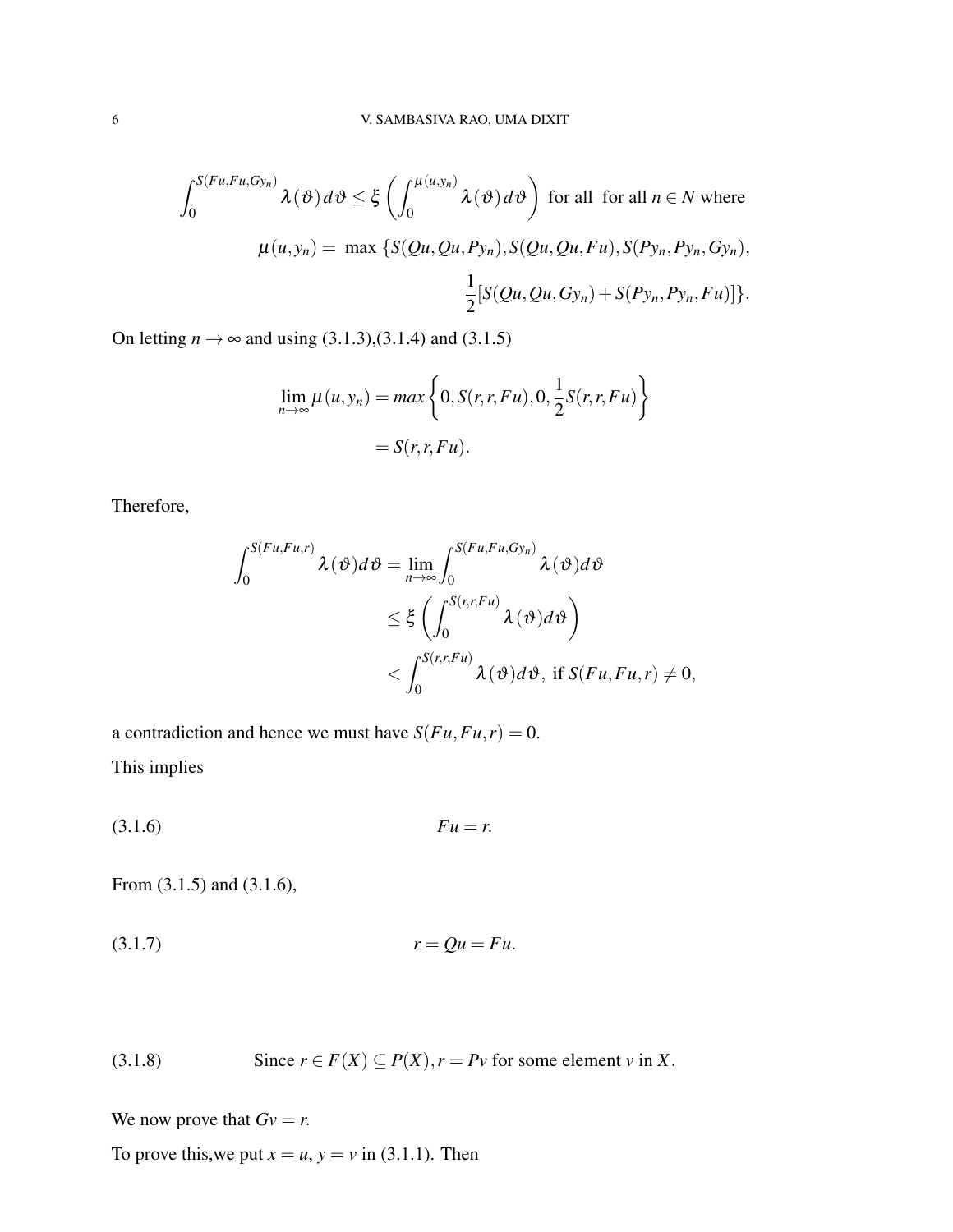$$
\int_0^{S(Fu, Fu, Gv)} \lambda(\vartheta) d\vartheta \le \xi \left( \int_0^{\mu(u, v)} \lambda(\vartheta) d\vartheta \right) \text{ where}
$$
  

$$
\mu(u, v) = \max \{ S(Qu, Qu, Pv), S(Qu, Qu, Fu), S(Pu, Pv, Gv),
$$
  

$$
\frac{1}{2} [S(Qu, Qu, Gv) + S(Pu, Pv, Fu)] \}
$$
  

$$
= \max \{ 0, 0, S(r, r, Gv), \frac{1}{2} S(r, r, Gv) \}
$$
  

$$
= S(r, r, Gv), \text{ by using (3.1.7) and (3.1.8)}
$$

Hence,

<span id="page-6-0"></span>
$$
\int_0^{S(r,r,Gv)} \lambda(\vartheta)d\vartheta \leq \xi \left( \int_0^{S(r,r,Gv)} \lambda(\vartheta)d\vartheta \right) \n< \int_0^{S(r,r,Gv)} \lambda(\vartheta)d\vartheta, \text{ if } S(r,r,Gv) \neq 0
$$

which is a contradiction, Hence

<span id="page-6-1"></span>
$$
(3.1.9) \t\t\t r = Gv.
$$

From [\(3.1.8\)](#page-5-2) and [\(3.1.9\)](#page-6-0),

$$
(3.1.10) \t\t\t r = Pv = Gv.
$$

Similarly we can prove that [\(3.1.7\)](#page-5-1) and [\(3.1.10\)](#page-6-1) hold whenever  $P(X)$  is closed. It is given that  $(F, Q)$  and  $(G, P)$  are weakly compatible.

Therefore from [\(3.1.7\)](#page-5-1) and [\(3.1.10\)](#page-6-1), we have  $QFu = FQu$  and  $PGv = GPv$ .

This implies  $Qr = Fr$  and  $Pr = Gr$ .

We now prove that  $Gr = r$ .

This can be done by taking  $x = u$  and  $y = r$  in [\(3.1.1\)](#page-3-0) and using [\(3.1.7\)](#page-5-1) and [\(3.1.10\)](#page-6-1). Then we get

$$
\int_0^{S(Fu, Fu, Gr)} \lambda(\vartheta) d\vartheta \le \xi \left( \int_0^{\mu(u,r)} \lambda(\vartheta) d\vartheta \right) \text{ where}
$$
  

$$
\mu(u,r) = \max \{ S(Qu, Qu, Pr), S(Qu, Qu, Fu), S(Pr, Pr, Gr),
$$
  

$$
\frac{1}{2} [S(Qu, Qu, Gr) + S(Pr, Pr, Fu)] \}
$$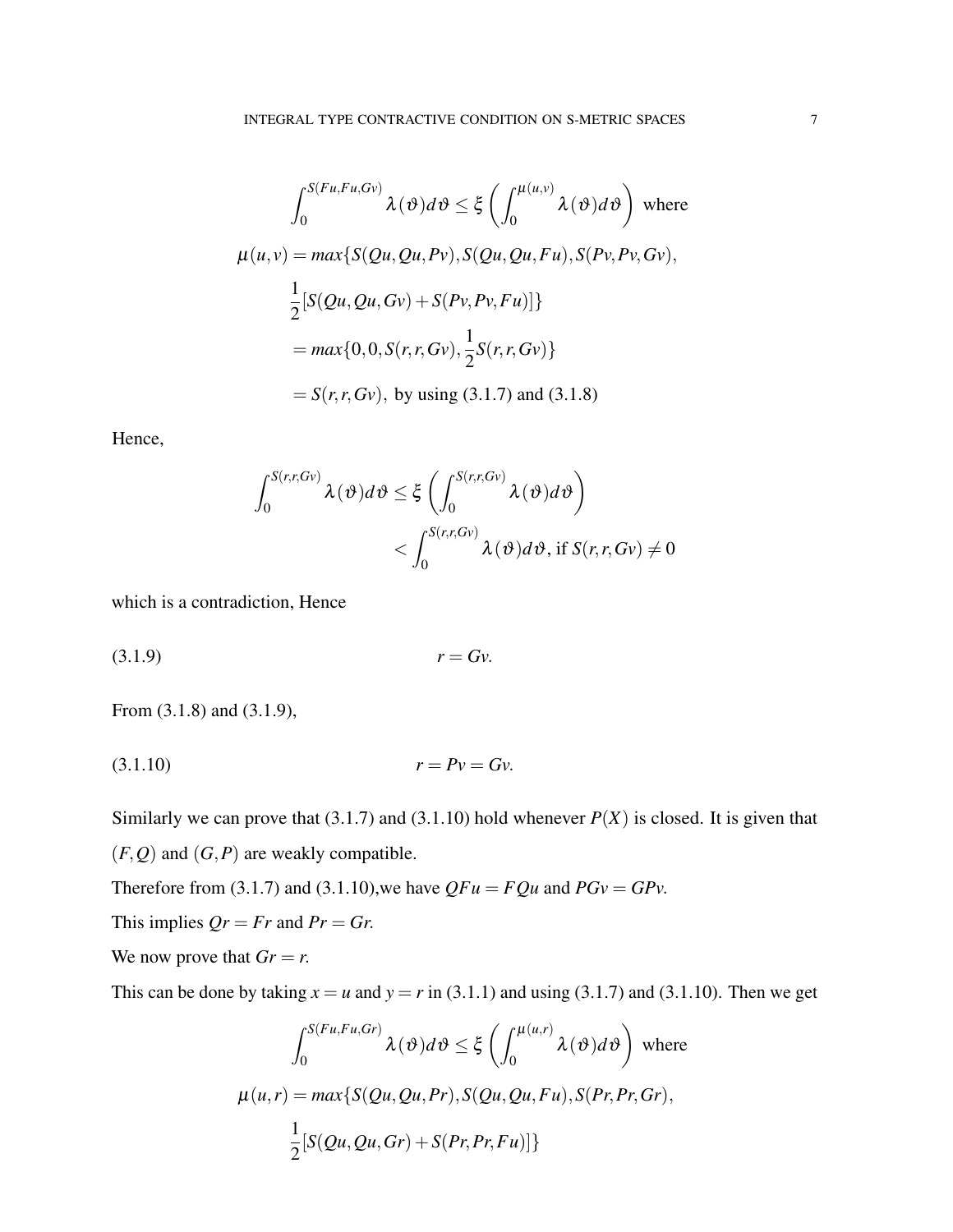$$
= max\{S(r,r,Gr), 0, 0, \frac{1}{2}[S(r,r,Gr) + S(Gr,Gr,r)]\}
$$
  
= 
$$
max\{S(r,r,Gr), \frac{1}{2}[S(r,r,Gr) + S(Gr,Gr,r)]\}
$$
  
= 
$$
S(r,r,Gr).
$$

Then,

$$
\int_0^{S(r,r,Gr)} \lambda(\vartheta) d\vartheta \leq \xi \left( \int_0^{S(r,r,Gr)} \lambda(\vartheta) d\vartheta \right) \n< \int_0^{S(r,r,Gr)} \lambda(\vartheta) d\vartheta, \text{ if } S(r,r,Gr) \neq 0,
$$

a contradiction and hence  $Gr = r$ .

This implies  $Qr = Gr = r$ .

Similarly, it is easy to prove that  $Pr = Fr = r$ .

This implies  $Pr = Fr = Qr = Gr = r$ .

Therefore, *r* is a common fixed point of *F*,*G*,*P* and *Q*.

In order to establish the uniqueness of 'r', assume that  $r^*(r \neq r^*)$  be other common fixed point of *F*,*G*,*P* and *Q*.

Then  $Pr^* = Fr^* = Qr^* = Gr^* = r^*.$ By  $(3.1.1)$ , we will get

By 
$$
(3.1.1)
$$
, we will get

$$
\int_{0}^{S(r,r,r^{*})} \lambda(\vartheta) d\vartheta = \int_{0}^{S(Fr,Fr,Gr^{*})} \lambda(\vartheta) d\vartheta \leq \xi \left( \int_{0}^{\mu(r,r^{*})} \lambda(\vartheta) d\vartheta \right) \text{ where,}
$$
  

$$
\mu(r,r^{*}) = \max \{ S(Qr,Qr,Pr^{*}), S(Qr,Qr,Fr), S(Pr^{*},Pr^{*},Gr^{*}),
$$

$$
\frac{1}{2} [S(Qr,Qr,Gr^{*}) + S(Pr^{*},Pr^{*},Fr)] \}
$$

$$
= \max \{ S(r,r,r^{*}), \frac{1}{2} [S(r,r,r^{*}) + S(r^{*},r^{*},r)] \}
$$

$$
= S(r,r,r^{*}).
$$

Then,

$$
\int_0^{S(r,r,r^*)}\lambda(\vartheta)d\vartheta\leq \xi\left(\int_0^{S(r,r,r^*)}\lambda(\vartheta)d\vartheta\right)<\int_0^{S(r,r,r^*)}\lambda(\vartheta)d\vartheta.
$$

This contradicts our assumption that  $r \neq r^*$  and therefore we must have  $r = r^*$ . Similarly the proof follows from the  $(E.A)$  property of  $(G, P)$ .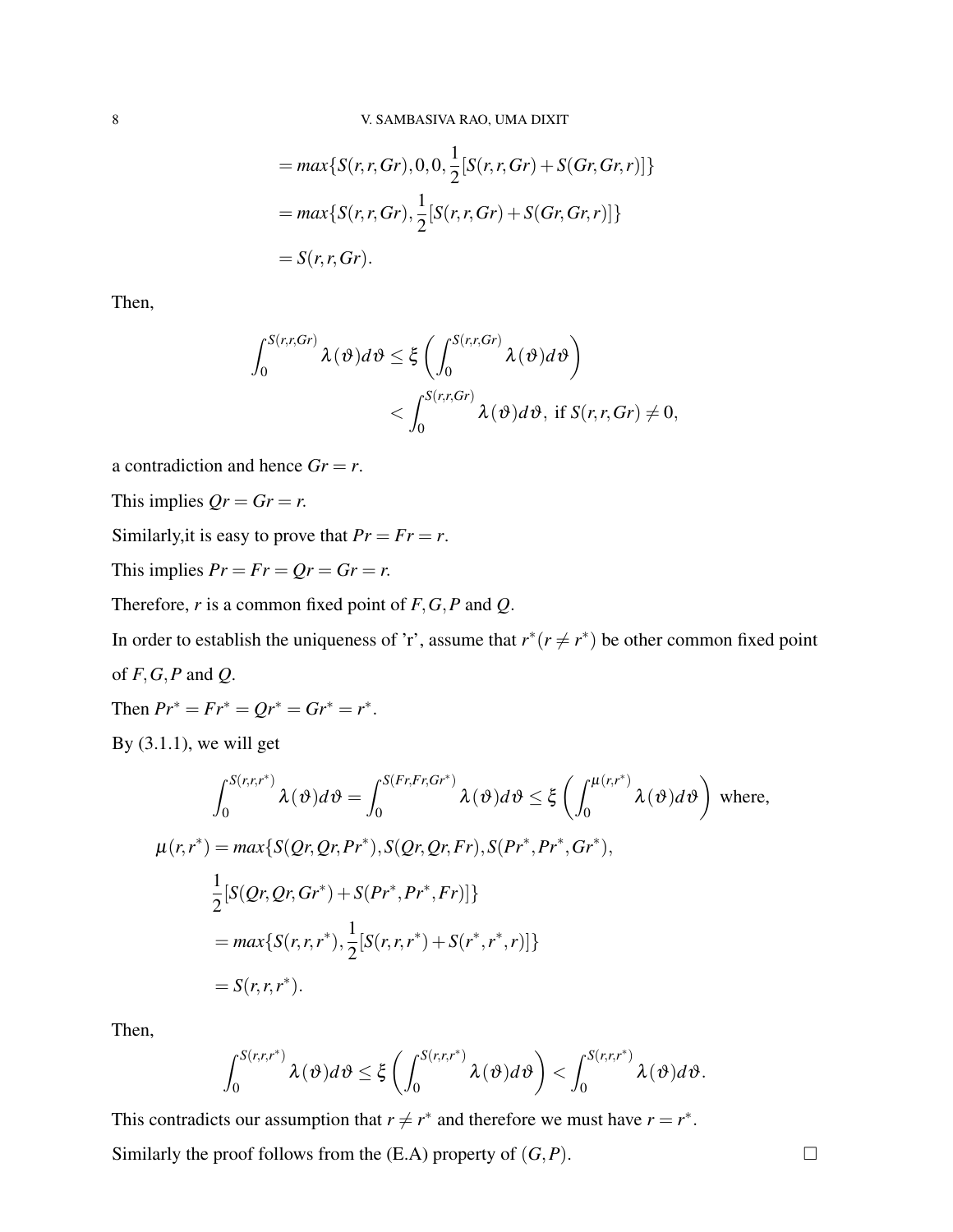**Example 3.2.** Suppose that  $X = [0, 1]$  and the maps  $F, G, P$  and  $Q$  of  $X$  are defined by

$$
F(x) = 0, \t P(x) = \begin{cases} 0 & \text{if } x = 0 \\ 1 & \text{if } x \in (0, 1], \end{cases}
$$

$$
G(x) = \begin{cases} 0 & \text{if } x = 0 \\ \frac{1}{10} & \text{if } x \in (0, 1], \end{cases} Q(x) = x.
$$

Let the S-metric on *X* be given as in *Example 2.2*. We take  $\lambda(\vartheta) = 1$  and  $\xi(t) = \frac{t}{2}$ . Then the inequality [\(3.1.1\)](#page-3-0) will be

(3.2.1) 
$$
S(Fx, Fx, Gy) \le \xi(\mu(x, y)) = \frac{1}{2}\mu(x, y),
$$

<span id="page-8-0"></span>where 
$$
\mu(x, y) = max\{S(Qx, Qx, Py), S(Qx, Qx, Fx), S(Py, Py, Gy),
$$
  

$$
\frac{1}{2}[S(Qx, Qx, Gy) + S(Py, Py, Fx)]\}.
$$

**Case I:** If  $y = 0$ , then  $Fx = 0$ ,  $Qx = x$ ,  $Py = 0$ ,  $Gy = 0$ .

Therefore,  $S(Fx, Fx, Gy) = S(0, 0, 0) = 0.$ 

Hence, inequality [\(3.2.1\)](#page-8-0) holds.

**Case II:** If  $y \in (0, 1]$ , then  $Py = 1$ ,  $Gy = \frac{1}{10}$ ,  $Fx = 0$ ,  $Qx = x$ .

Therefore, 
$$
S(Fx, Fx, Gy) = S\left(0, 0, \frac{1}{10}\right) = 2\left|0 - \frac{1}{10}\right| = \frac{1}{5}.
$$
  

$$
S(Py, Py, Gy) = S\left(1, 1, \frac{1}{10}\right) = 2\left|1 - \frac{1}{10}\right| = \frac{9}{5}.
$$

Therefore  $S(Fx, Fx, Gy) = \frac{1}{5} < \frac{9}{10} = \frac{1}{2}$  $\frac{1}{2}S(Py, Py, Gy) \leq \frac{1}{2}$  $\frac{1}{2}\mu(x,y)$ .

Hence the inequality  $(3.2.1)$  holds in both the cases.

 $F(X) = \{0\} \subseteq \{0, 1\} = P(X), G(X) = \{0, \frac{1}{10}\} \subseteq [0, 1] = Q(X)$  and  $Q(X)$  is closed. Also for the sequence  $x_n = \frac{1}{n^2}$  $\frac{1}{n^3}, n = 1, 2, ...$ 

$$
Fx_n = 0, Qx_n = \frac{1}{n^3},
$$
  
\n
$$
S(Fx_n, Fx_n, 0) = S(0, 0, 0) = 0 \text{ and}
$$
  
\n
$$
S(Qx_n, Qx_n, 0) = S\left(\frac{1}{n^3}, \frac{1}{n^3}, 0\right) = \frac{2}{n^3} \to 0 \text{ as } n \to \infty.
$$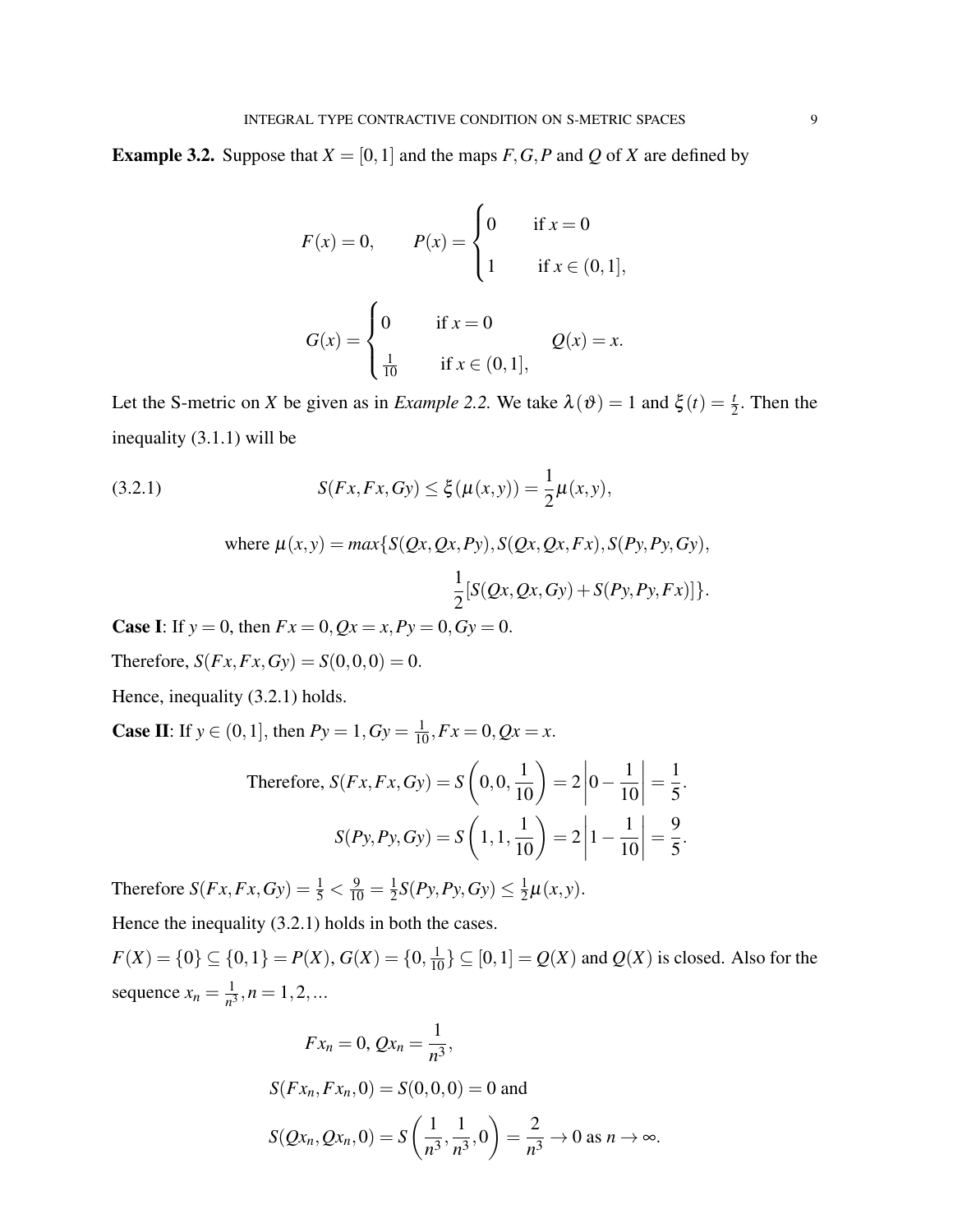Therefore,  $\lim_{n \to \infty} Fx_n = \lim_{n \to \infty} Qx_n = 0.$ Thus the maps (*F*,*Q*) satisfy (E.A) property.

We can easily see that  $(F, Q)$  and  $(G, P)$  are weakly compatible.

Also, 0 is the only common fixed point of *F*,*G*,*P* and *Q*.

Corollary 3.3. *Let X be an S-metric space and F,G and P be three self maps defined on X satisfying the following conditions,*

*(1)*

$$
\int_0^{S(Fx, Fx, Gy)} \lambda(\vartheta) d\vartheta \le \xi \left( \int_0^{\mu(x, y)} \lambda(\vartheta) d\vartheta \right) \text{ for all } x, y \in X \text{ where,}
$$

$$
\mu(x, y) = \max \{ S(Px, Px, Py), S(Px, Px, Fx), S(Py, Py, Gy), \frac{1}{2} [S(Px, Px, Gy) + S(Py, Py, Fx)] \},
$$

*(2)*  $F(X) ⊂ P(X)$ ,  $G(X) ⊂ P(X)$  *and*  $P(X)$  *is closed,* 

*(3)The pairs* (*F*,*P*) *or* (*G*,*P*) *satisfy property (E.A),*

*(4) The pairs* (*F*,*P*) *and* (*G*,*P*) *are weakly compatible.*

*Then F,G and P have a unique common fixed point in X.*

*Proof.* The proof follows by taking  $Q = P$  in Theorem 3.1.

Corollary 3.4. *Let (X,S) be an S-metric space and G and P be two self maps defined on X satisfying the following conditions*

*(1)*

$$
\int_0^{S(Gx,Gx,Gy)} \lambda(\vartheta)d\vartheta \leq \xi \left( \int_0^{\mu(x,y)} \lambda(\vartheta)d\vartheta \right) \text{ for all } x,y \in X
$$

*where*

$$
\mu(x, y) = max\{S(Px, Px, Py), S(Px, Px, Gx), S(Py, Py, Gy), \frac{1}{2}[S(Px, Px, Gy) + S(Py, Py, Gx)]\},\
$$

*(2)*  $G(X) ⊆ P(X)$  *and*  $P(X)$  *is closed,* 

*(3) The pair* (*G*,*P*) *satisfies property (E.A),*

*(4) The pairs* (*G*,*P*) *is weakly compatible. Then G and P have a unique common fixed point in X.*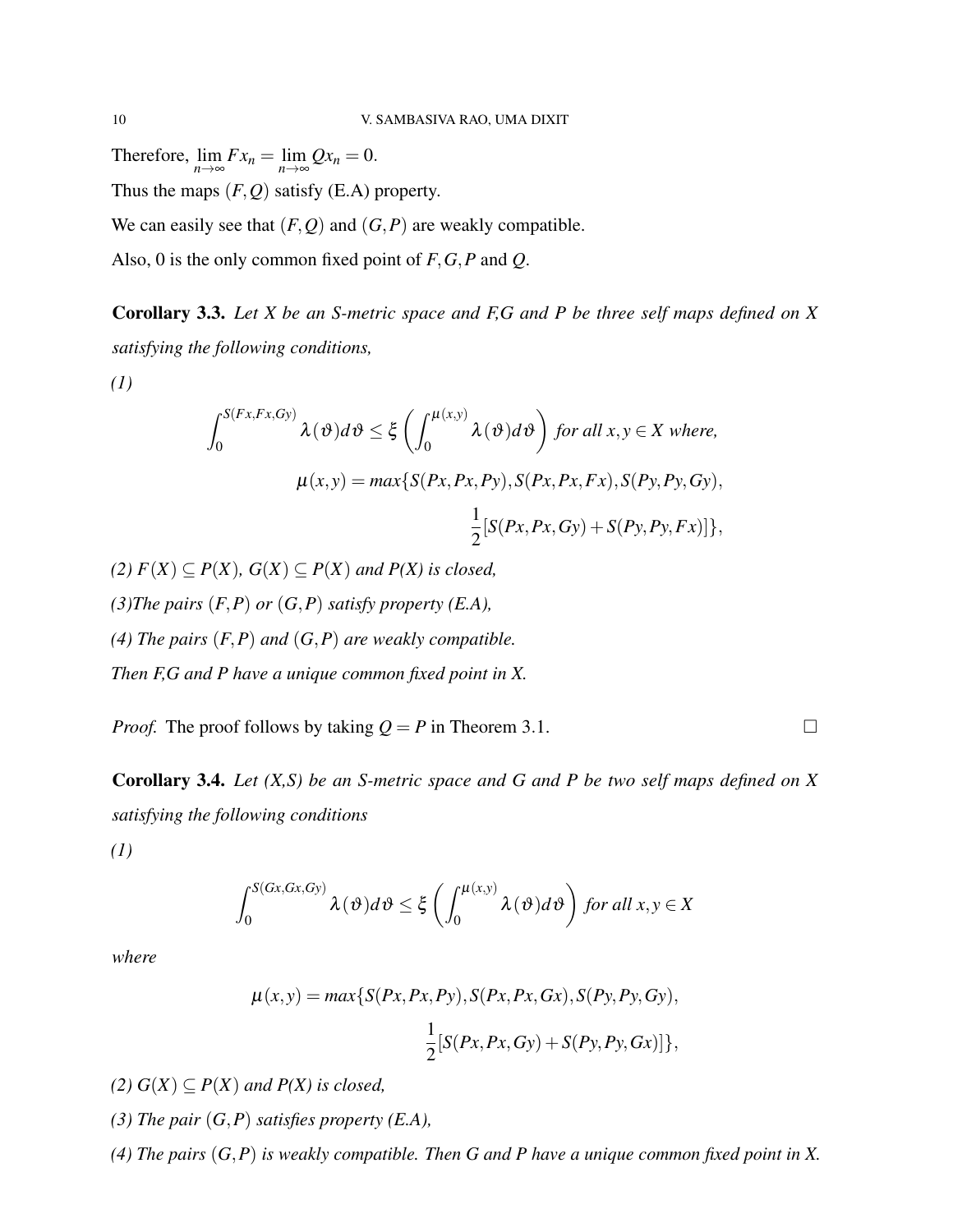*Proof.* The proof follows by taking  $Q = P$  and  $F = G$  in Theorem 3.1.

Theorem 3.5. *Let X be an S-metric space and F,G,P and Q be four self maps defined on X satisfying the following conditions*

<span id="page-10-0"></span>*(1)*

(3.5.1)  
\n
$$
\int_0^{S(Fx, Fx, Gy)} \lambda(\vartheta) d\vartheta \leq \xi \left( \int_0^{\mu(x, y)} \lambda(\vartheta) d\vartheta \right) \text{ for all } x, y \in X \text{ where,}
$$
\n
$$
\mu(x, y) = \max \{ S(Qx, Qx, Py), S(Qx, Qx, Fx), S(Py, Py, Gy), \frac{1}{2} [S(Qx, Qx, Gy) + S(Py, Py, Fx)] \},
$$

*(2)*  $F(X)$  ⊂  $P(X)$  *and*  $G(X)$  ⊂  $Q(X)$ , *(3) The pairs* (*F*,*Q*) *satisfy* (*CLRF*) *property or* (*G*,*P*) *satisfy* (*CLRG*) *property, (4) The pairs* (*F*,*Q*) *and* (*G*,*P*) *are weakly compatible. Then the maps F,G,P and Q have a unique common fixed point in X.*

<span id="page-10-1"></span>*Proof.* Firstly, we suppose that the pair  $(F, Q)$  satisfies  $(CLR<sub>F</sub>)$  property. Therefore, there is a sequence  $\{x_n\}$  in X such that

$$
\lim_{n\to\infty} Fx_n = \lim_{n\to\infty} Qx_n = Fz, \ z \in X.
$$

<span id="page-10-2"></span>It is given that  $F(X) \subseteq P(X)$  and therefore  $Fx_n = Py_n$  for all n, for some sequence  $\{y_n\}$  in *X*.Then

$$
\lim_{n \to \infty} P y_n = F z.
$$

Now, we prove that  $\lim_{n \to \infty} Gy_n = Fz$ . This is done by taking  $x = x_n$ ,  $y = y_n$  in [\(3.5.1\)](#page-10-0). Then,

$$
\int_0^{S(Fx_n, Fx_n, Gy_n)} \lambda(\vartheta) d\vartheta \le \xi \left( \int_0^{\mu(x_n, y_n)} \lambda(\vartheta) d\vartheta \right) \text{ for all } n \in N, \text{ where,}
$$
  

$$
\mu(x_n, y_n) = \max \{ S(Qx_n, Qx_n, Py_n), S(Qx_n, Qx_n, Fx_n), S(Py_n, Py_n, Gy_n), \frac{1}{2} [S(Qx_n, Qx_n, Gy_n) + S(Py_n, Py_n, Fx_n)] \}.
$$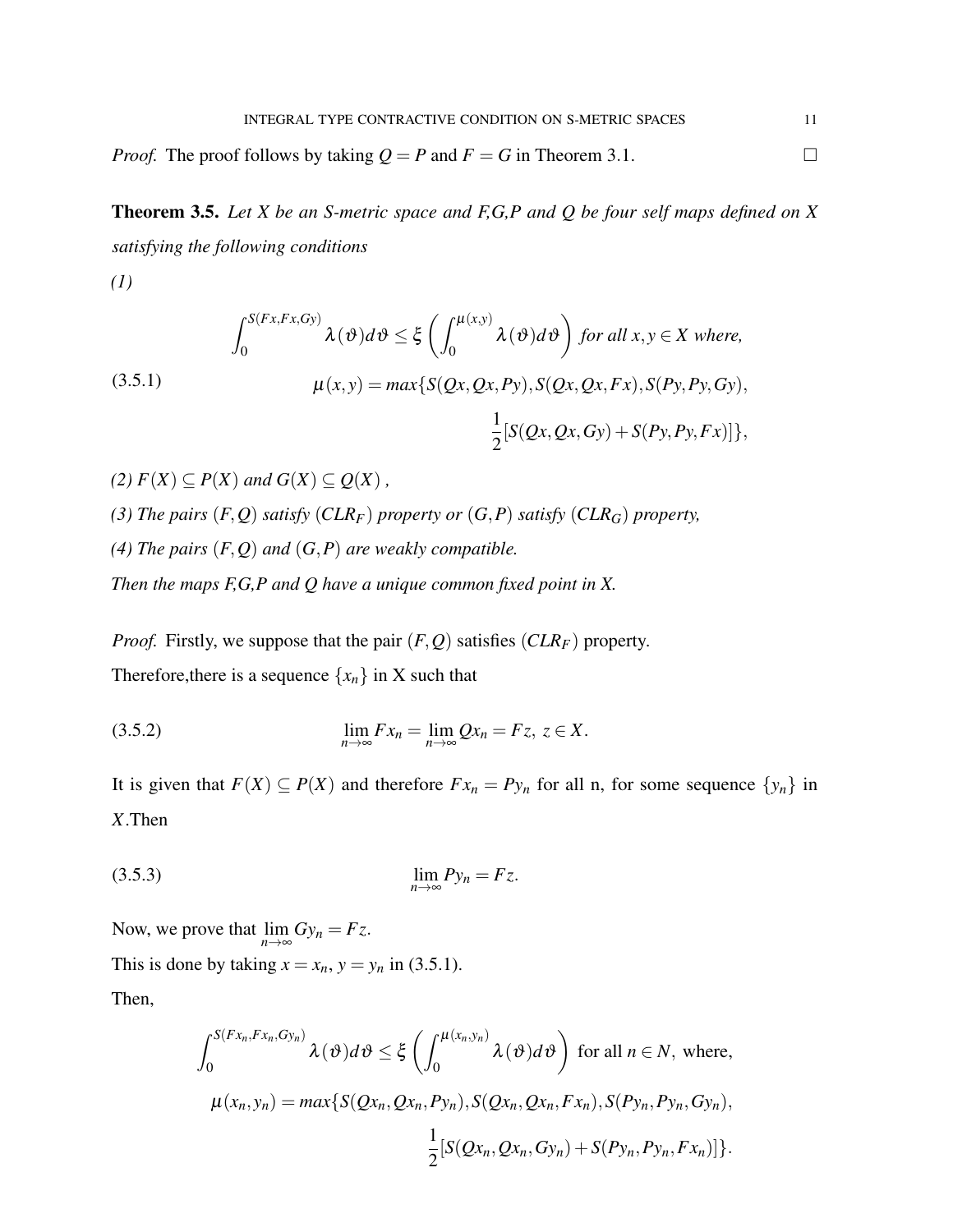On letting  $n \rightarrow \infty$  and using [\(3.5.2\)](#page-10-1) and [\(3.5.3\)](#page-10-2),

$$
\lim_{n \to \infty} \mu(x_n, y_n) = \lim_{n \to \infty} \max \{ S(Fz, Fz, Gy_n), \frac{1}{2} S(Fz, Fz, Gy_n) \}
$$

$$
= \lim_{n \to \infty} S(Fz, Fz, Gy_n).
$$

$$
\lim_{n \to \infty} \int_0^{S(Fz, Fz, Gy_n)} \lambda(\vartheta) d\vartheta = \lim_{n \to \infty} \int_0^{S(Fx_n, Fx_n, Gy_n)} \lambda(\vartheta) d\vartheta
$$
\n
$$
\leq \lim_{n \to \infty} \xi \left( \int_0^{S(Fz, Fz, Gy_n)} \lambda(\vartheta) d\vartheta \right)
$$
\n
$$
< \lim_{n \to \infty} \int_0^{S(Fz, Fz, Gy_n)} \lambda(\vartheta) d\vartheta,
$$
\nif  $\lim_{n \to \infty} S(Fz, Fz, Gy_n) \neq 0$ ,

a contradiction. Therefore  $\lim_{n\to\infty} S(Fz, Fz, Gy_n) = 0.$ This implies

<span id="page-11-0"></span>
$$
\lim_{n \to \infty} Gy_n = Fz.
$$

(3.5.5) Since 
$$
F(X) \subseteq P(X)
$$
, we will have  $Fz = Pv$  for some point v in X.

We claim that  $Gv = Fz$ .

To prove this, we put  $x = x_n$ ,  $y = v$  in [\(3.5.1\)](#page-10-0). Then

$$
\int_0^{S(Fx_n, Fx_n, Gv)} \lambda(\vartheta) d\vartheta \leq \xi \left( \int_0^{\mu(x_n, v)} \lambda(\vartheta) d\vartheta \right) \text{ for all } n \in N, \text{ where,}
$$

$$
\mu(x_n, v) = \max \{ S(Qx_n, Qx_n, Pv), S(Qx_n, Qx_n, Fx_n), S(Pv, Pv, Gv), \frac{1}{2} [S(Qx_n, Qx_n, Gv) + S(Pv, Pv, Fx_n)] \}.
$$

On letting  $n \to \infty$  and using [\(3.5.2\)](#page-10-1) and [\(3.5.5\)](#page-11-0), we get

$$
\lim_{n \to \infty} \mu(x_n, v) = \max \{ S(Fz, Fz, Gv), \frac{1}{2} S(Fz, Fz, Gv) \}
$$

$$
= S(Fz, Fz, Gv).
$$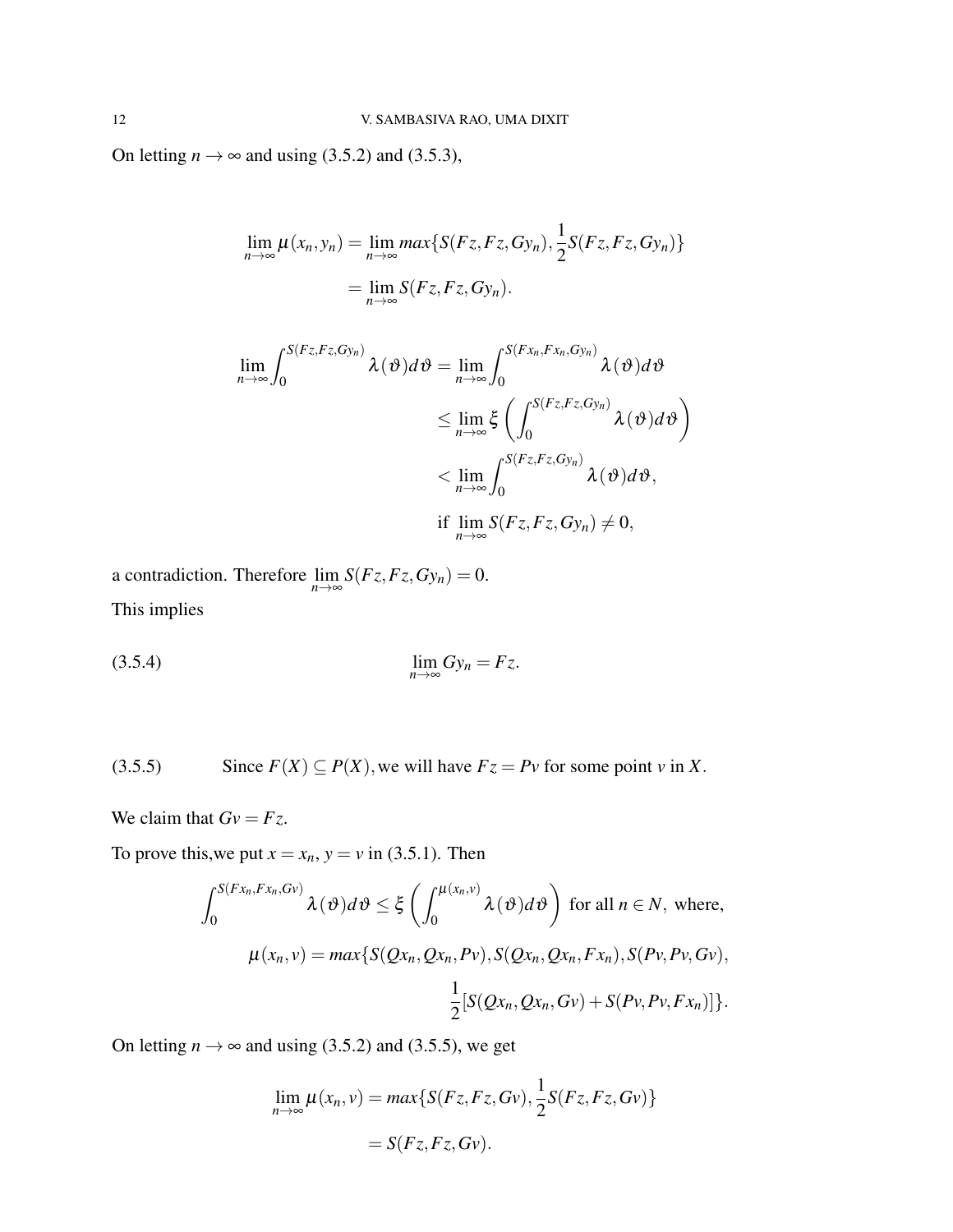Therefore,

$$
\int_{0}^{S(Fz,Fz,Gv)} \lambda(\vartheta)d\vartheta = \lim_{n \to \infty} \int_{0}^{S(Fx_n,Fx_n,Gv)} \lambda(\vartheta)d\vartheta
$$
  
\$\leq \xi \left( \int\_{0}^{S(Fz,Fz,Gv)} \lambda(\vartheta)d\vartheta \right)\$  
\$< \int\_{0}^{S(Fz,Fz,Gv)} \lambda(\vartheta)d\vartheta\$, if \$\lim\_{n \to \infty} S(Fz,Fz,Gv) \neq 0\$,

<span id="page-12-0"></span>a contradiction.Hence

<span id="page-12-1"></span>
$$
(3.5.6) \t\t Fz = Gv.
$$

From [\(3.5.5\)](#page-11-0) and [\(3.5.6\)](#page-12-0), we have

(3.5.7) *Gv* = *Pv* = *r*(say).

<span id="page-12-3"></span>We have  $GPv = PGv$ , as it is given that  $(G, P)$  is weakly compatible. This implies

$$
(3.5.8) \t\t Gr = Pr.
$$

Since  $G(X) \subseteq Q(X)$ , by [\(3.5.7\)](#page-12-1) there must be some  $u \in X$  such that

$$
(3.5.9) \t\t\t r = Gv = Qu.
$$

We claim that  $Fu = r$ . To prove this, we take  $x = u$ ,  $y = v$  in [\(3.5.1\)](#page-10-0).

Therefore

<span id="page-12-2"></span>
$$
\int_0^{S(Fu, Fu, Gv)} \lambda(\vartheta) d\vartheta \le \xi \left( \int_0^{\mu(u, v)} \lambda(\vartheta) d\vartheta \right) \text{ where,}
$$
  

$$
\mu(u, v) = \max \{ S(Qu, Qu, Pv), S(Qu, Qu, Fu), S(Pv, Pv, Gv), \frac{1}{2} [S(Qu, Qu, Gv) + S(Pv, Pv, Fu)] \}.
$$

On using [\(3.5.7\)](#page-12-1) and [\(3.5.9\)](#page-12-2)

$$
\mu(u, v) = \max\{S(r, r, Fu), \frac{1}{2}S(r, r, Fu)\}
$$

$$
= S(Fu, Fu, r).
$$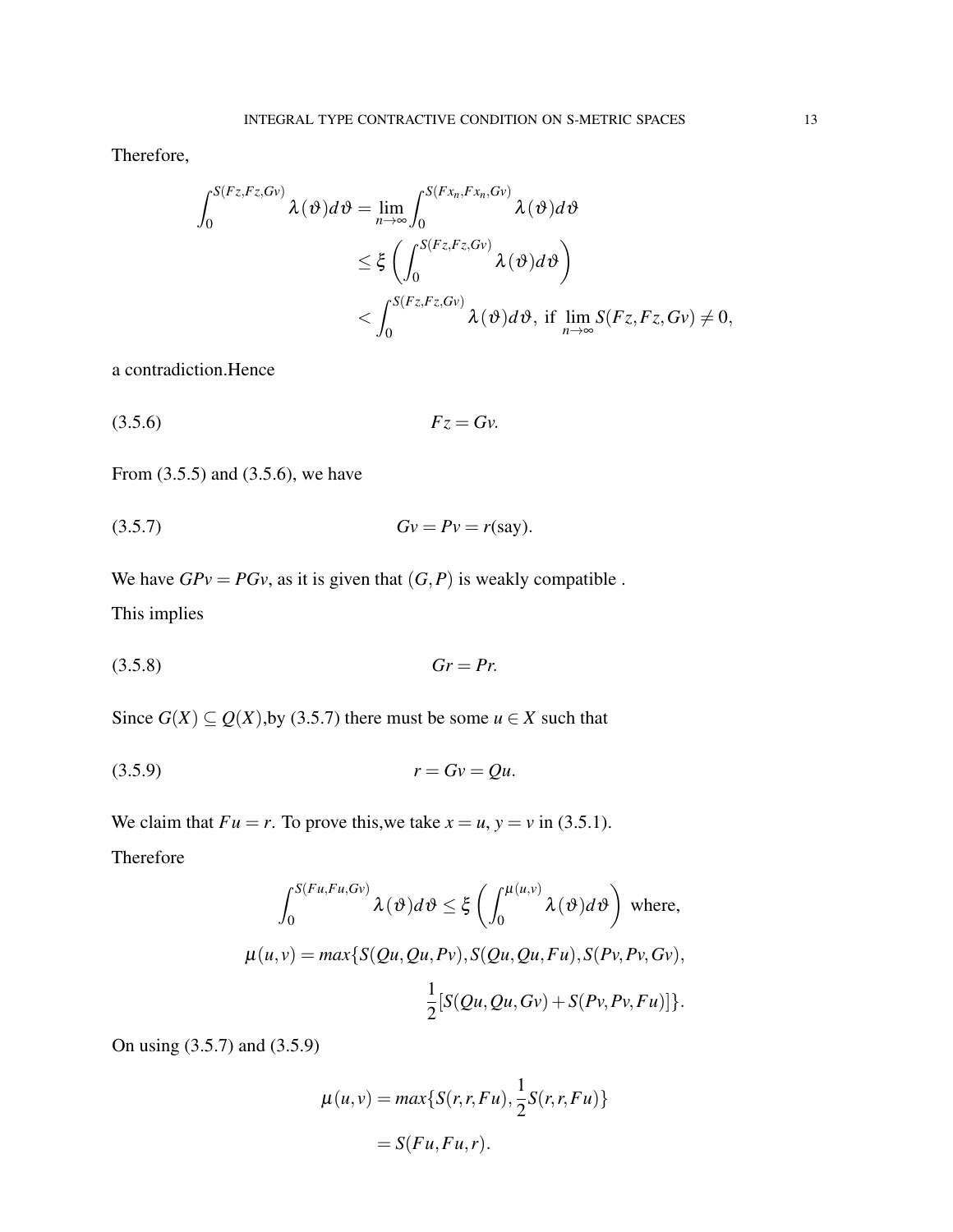Therefore,

<span id="page-13-0"></span>
$$
\int_0^{S(Fu,Fu,r)} \lambda(\vartheta) d\vartheta \leq \xi \left( \int_0^{S(Fu,Fu,r)} \lambda(\vartheta) d\vartheta \right)
$$
  
< 
$$
< \int_0^{S(Fu,Fu,r)} \lambda(\vartheta) d\vartheta, \text{ if } S(Fu,Fu,r) \neq 0,
$$

a contradiction. Hence

(3.5.10) *Fu* = *r*.

From [\(3.5.9\)](#page-12-2) and [\(3.5.10\)](#page-13-0),  $Fu = Qu = r$ . We have  $FQu = QFu$ , as it is given that  $(F, Q)$  is weakly compatible.

<span id="page-13-1"></span>This further implies

(3.5.11) *Fr* = *Qr*.

We now prove that  $Fr = r$ . To do this, we take  $x = r$ ,  $y = v$  in [\(3.5.1\)](#page-10-0). Then

$$
\int_0^{S(Fr, Fr, Gv)} \lambda(\vartheta) d\vartheta \le \xi \left( \int_0^{\mu(r, v)} \lambda(\vartheta) d\vartheta \right) \text{ where}
$$
  

$$
\mu(r, v) = \max \{ S(Qr, Qr, Pv), S(Qr, Qr, Fr), S(Pv, Pv, Gv),
$$
  

$$
\frac{1}{2} [S(Qr, Qr, Gv) + S(Pv, Pv, Fr)] \}.
$$

On [\(3.5.7\)](#page-12-1) and [\(3.5.11\)](#page-13-1), we get  $\mu(r, v) = S(Fr, Fr, r)$ . Therefore,

$$
\int_0^{S(Fr, Fr,r)} \lambda(\vartheta) d\vartheta \leq \xi \left( \int_0^{S(Fr, Fr,r)} \lambda(\vartheta) d\vartheta \right) \n< \int_0^{S(Fr, Fr,r)} \lambda(\vartheta) d\vartheta \text{ if } S(Fr, Fr, r) \neq 0,
$$

a contradiction. Hence  $Fr = r$ .

similarly we can easily see that  $Gr = r$ .

From [\(3.5.8\)](#page-12-3) and [\(3.5.11\)](#page-13-1),  $Fr = Qr = Gr = Pr = r$ .

Hence *r* is the common fixed point of *F*,*G*,*P* and *Q*.

From the inequality [\(3.5.1\)](#page-10-0), we can easily see that '*r*' is unique.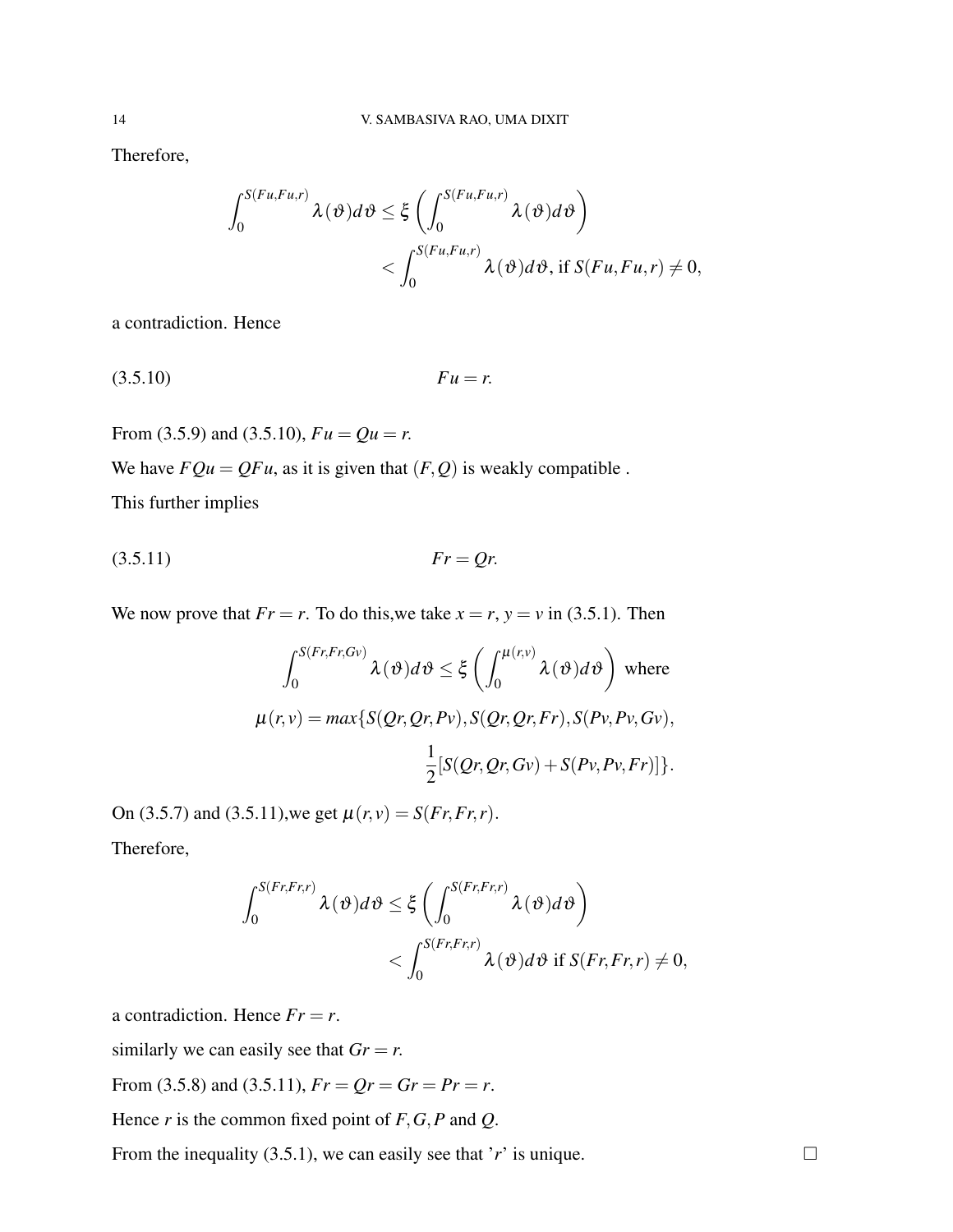**Example 3.6.** Let  $X = [0, 1)$  and define the maps  $F, G, P$  and  $Q$  of  $X$  by

$$
F(x) = 0, \quad G(x) = \begin{cases} 0 & \text{if } x \in [0, \frac{1}{2}) \\ \frac{1}{10} & \text{if } x \in [\frac{1}{2}, 1), \end{cases}
$$

<span id="page-14-0"></span>
$$
P(x) = \begin{cases} x & \text{if } x \in [0, \frac{1}{2}) \\ \frac{9}{10} & \text{if } x \in [\frac{1}{2}, 1), \end{cases} \qquad Q(x) = x.
$$

Let the S-metric on X be given as in *Example 2.2*. We take  $\lambda(\vartheta) = 1$  and  $\xi(t) = \frac{t}{2}$ . Then the inequality [\(3.5.1\)](#page-10-0) will be

(3.6.1) 
$$
S(Fx, Fx, Gy) \le \xi(\mu(x, y)) = \frac{1}{2}\mu(x, y),
$$

where 
$$
\mu(x, y) = max\{S(Qx, Qx, Py), S(Qx, Qx, Fx), S(Py, Py, Gy),
$$
  

$$
\frac{1}{2}[S(Qx, Qx, Gy) + S(Py, Py, Fx)]\}.
$$

**Case I:** If  $y \in [0, \frac{1}{2}]$  $\frac{1}{2}$ , then  $Py = y$ ,  $Gy = 0$ ,  $Fx = 0$ ,  $Qx = x$ .

Therefore, 
$$
S(Fx, Fx, Gy) = s(0, 0, 0) = 0
$$

Hence, inequality [\(3.6.1\)](#page-14-0) holds.

**Case II:** If  $y \in \left[\frac{1}{2}\right]$  $\frac{1}{2}$ , 1), then  $Fx = 0$ ,  $Qx = x$ ,  $Py = \frac{9}{10}$ ,  $Gy = \frac{1}{10}$ .

Therefore, 
$$
S(Fx, Fx, Gy) = S\left(0, 0, \frac{1}{10}\right) = 2\left|0 - \frac{1}{10}\right| = \frac{1}{5}
$$
  

$$
S(Py, Py, Gy) = S\left(\frac{9}{10}, \frac{9}{10}, \frac{1}{10}\right) = 2\left|\frac{9}{10} - \frac{1}{10}\right| = \frac{8}{5}
$$

Hence,  $S(Fx, Fx, Gy) = \frac{1}{5} < \frac{4}{5} = \frac{1}{2}$  $\frac{1}{2}S(Py, Py, Gy) \leq \frac{1}{2}$  $\frac{1}{2}\mu(x,y)$ .

Hence the inequality [\(3.6.1\)](#page-14-0) holds in both the cases. Also,  $F(X) = \{0\} \subseteq [0, \frac{1}{2}]$  $\frac{1}{2}$ )  $\cup$  { $\frac{9}{10}$ } = *P*(*X*), *GX*) = {0,  $\frac{1}{10}$ }  $\subseteq$  [0, 1) = *Q*(*X*). Also,neither  $P(X)$  nor  $Q(X)$  are closed, as can be seen.